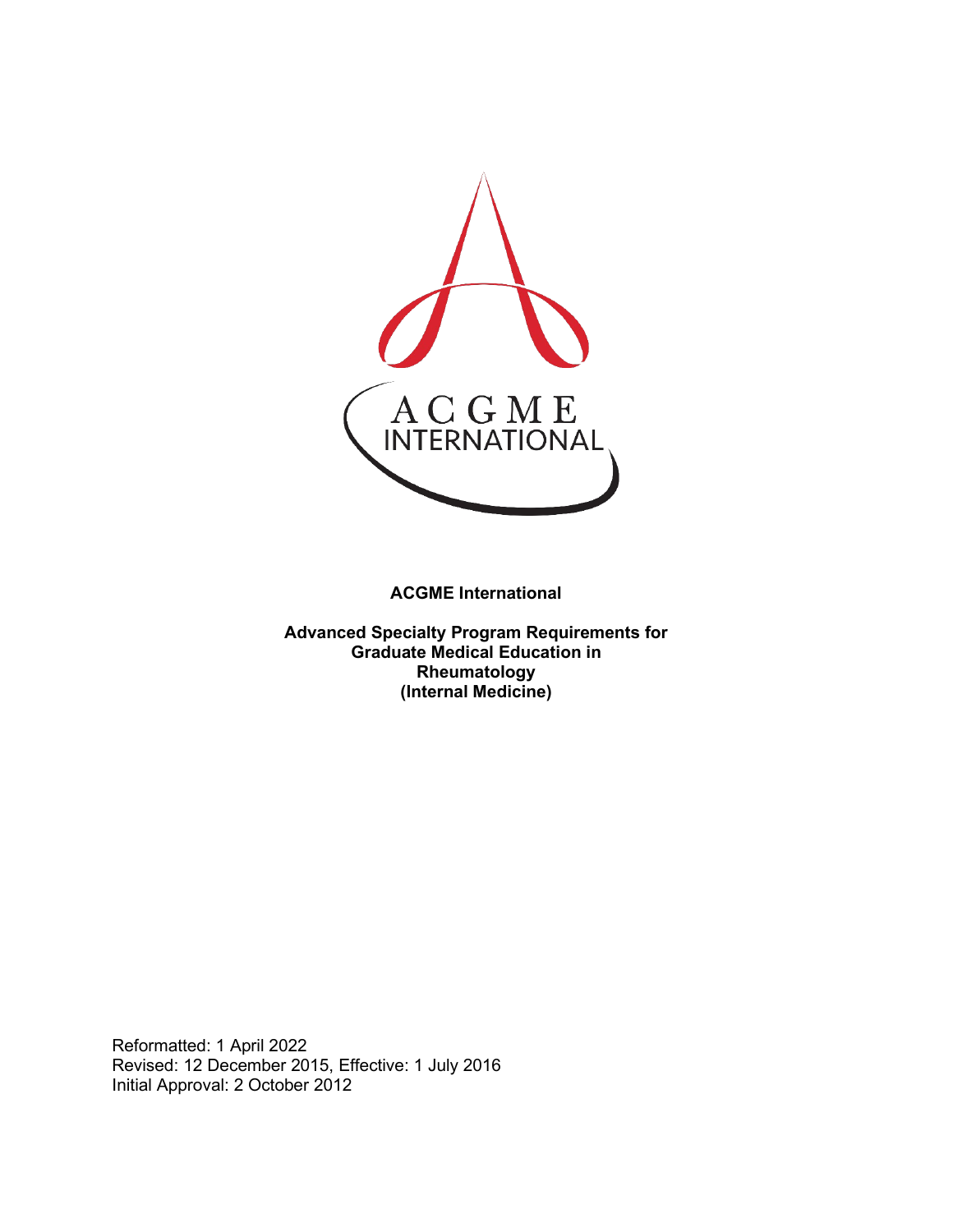### **ACGME International Specialty Program Requirements for Graduate Medical Education in Rheumatology (Internal Medicine)**

### **Int. Introduction**

*Background and Intent: Programs must achieve and maintain Foundational Accreditation according to the ACGME-I Foundational Requirements prior to receiving Advanced Specialty Accreditation. The Advanced Specialty Requirements noted below complement the ACGME-I Foundational Requirements. For each section, the Advanced Specialty Requirements should be considered together with the Foundational Requirements.*

## **Int. I. Definition and Scope of the Specialty**

The medical specialty of rheumatology focuses on the diagnosis and therapy of conditions and diseases affecting joints, muscles, and bones. It deals mainly with clinical problems involving joints, soft tissues, certain autoimmune diseases, vasculitis, and heritable connective tissue disorders.

### **Int. II. Duration of Education**

Int. II.A. The educational program in rheumatology must be 24 or 36 months in length.

### **I. Institution**

### **I.A. Sponsoring Institution**

I.A.1. A fellowship in rheumatology must function as an integral part of an ACGME-I-accredited residency in internal medicine.

### **I.B. Participating Sites**

See International Foundational Requirements, Section I.B.

### **II. Program Personnel and Resources**

### **II.A. Program Director**

See International Foundational Requirements, Section II.A.

### **II.B. Faculty**

II.B.1. Faculty members must teach and supervise the fellows in the performance and interpretation of procedures, and this must be documented in each fellow's record, including indications, outcomes, diagnoses, and supervisor(s).

### **II.C. Other Program Personnel**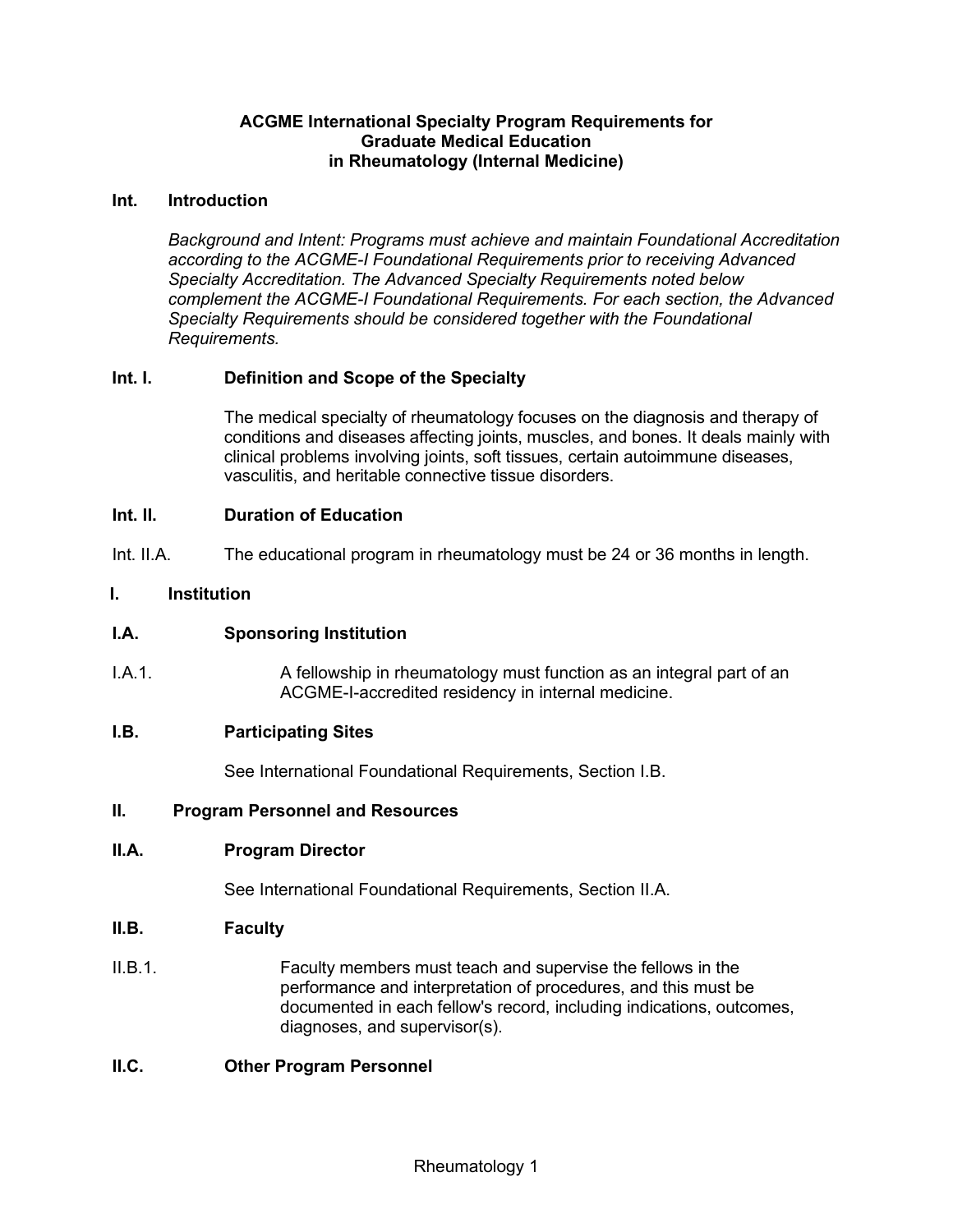| II.C.1.   | Programs should have a working relationship with both a radiologist and<br>an orthopaedic surgeon, including availability for teaching and<br>consultation. |
|-----------|-------------------------------------------------------------------------------------------------------------------------------------------------------------|
| II.D.     | <b>Resources</b>                                                                                                                                            |
| II.D.1.   | The following laboratory and imaging services must be present at the<br>primary clinical site or at participating site(s):                                  |
| II.D.1.a) | clinical immunology lab services;                                                                                                                           |
| II.D.1.b  | a compensated polarized light microscope;                                                                                                                   |
| II.D.1.c  | computed tomography (CT), bone densitometry, magnetic<br>resonance imaging (MRI), musculoskeletal ultrasound, and<br>angiography; and,                      |
| II.D.1.d  | ultrasound for both diagnostic and interventional musculoskeletal<br>applications at the bedside and in the ambulatory clinic.                              |
| II.D.2.   | Fellows must have access to facilities for rehabilitation medicine.                                                                                         |
| II.D.3.   | The program should have access to:                                                                                                                          |
| II.D.3.a) | orthopaedic surgery services for obtaining synovial biopsies and<br>consultations for joint arthroplasty;                                                   |
| II.D.3.b  | other consultation services for obtaining indicated biopsies of<br>muscle, nerve, skin, and arteries; and,                                                  |
| II.D.3.c  | access to pathology services for evaluation of muscle, vascular,<br>and synovial biopsy materials.                                                          |

# **III. Fellow Appointment**

# **III.A. Eligibility Criteria**

III.A.1. Prior to appointment in the program, fellows should have completed an ACGME-I-accredited residency program in internal medicine, or an internal medicine residency program acceptable to the Sponsoring Institution's Graduate Medical Education Committee.

# **III.B. Number of Fellows**

See International Foundational Requirements, Section III.B.

# **IV. Specialty-Specific Educational Program**

# **IV.A. ACGME-I Competencies**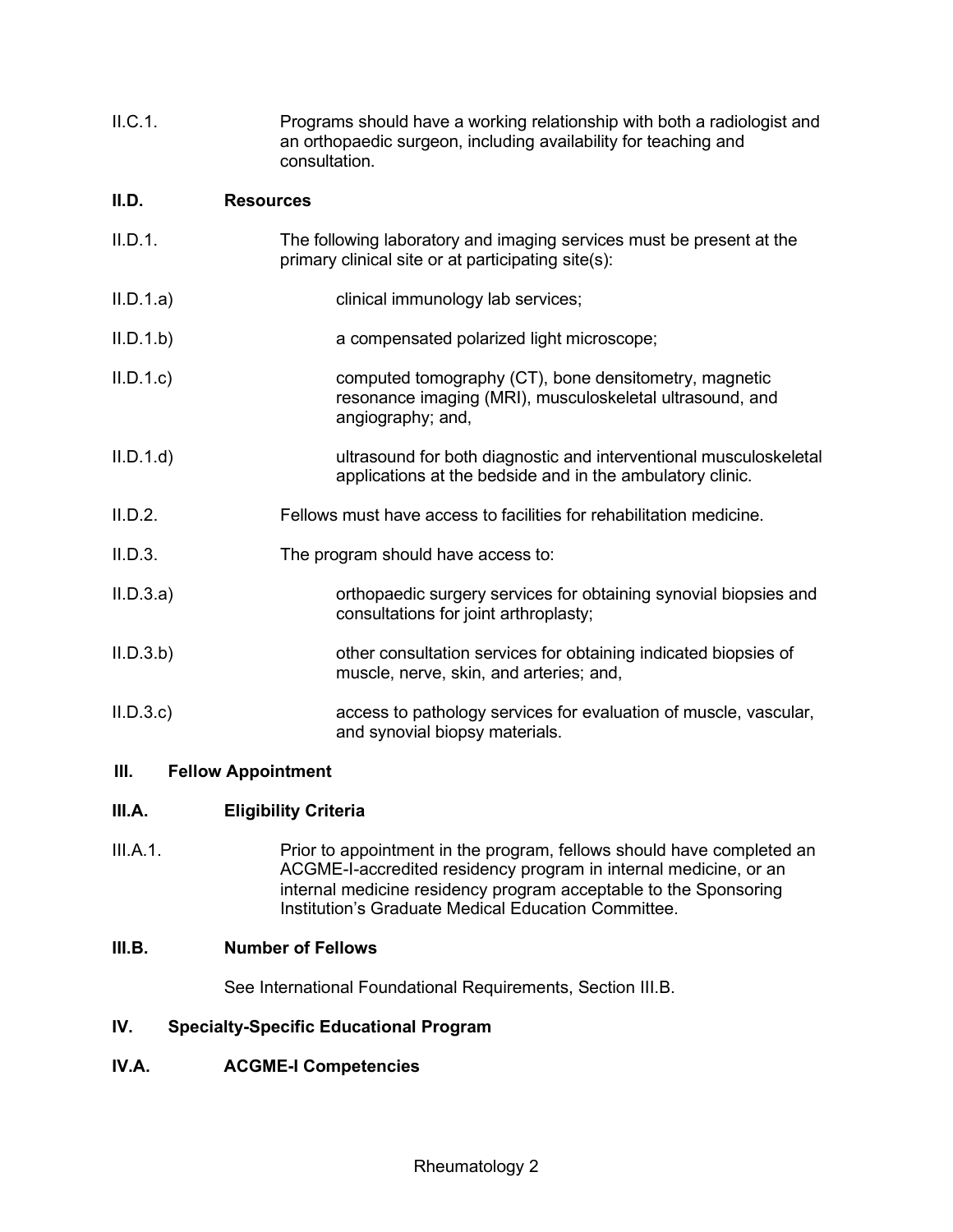| IV.A.1.                  | The program must integrate the following ACGME-I Competencies into<br>the curriculum.                                                                                                                  |
|--------------------------|--------------------------------------------------------------------------------------------------------------------------------------------------------------------------------------------------------|
| IV.A.1.a)                | Professionalism                                                                                                                                                                                        |
| IV.A.1.a)(1)             | Fellows must demonstrate a commitment to<br>professionalism and an adherence to ethical principles.                                                                                                    |
| IV.A.1.b)                | <b>Patient Care and Procedural Skills</b>                                                                                                                                                              |
| IV.A.1.b)(1)             | Fellows must provide patient care that is compassionate,<br>appropriate, and effective for the treatment of health<br>problems and the promotion of health. Fellows must<br>demonstrate competence in: |
| IV.A.1.b)(1)(a)          | the practice of health promotion, disease<br>prevention, diagnosis, care, and treatment of<br>patients of each gender, from adolescence to old<br>age, during health and all stages of illness;        |
| IV.A.1.b)(1)(b)          | treatment of;                                                                                                                                                                                          |
| IV.A.1.b)(1)(b)(i)       | crystal induced synovitis;                                                                                                                                                                             |
| IV.A.1.b)(1)(b)(ii)      | infection of joints and soft tissues;                                                                                                                                                                  |
| IV.A.1.b)(1)(b)(iii)     | metabolic diseases of bone;                                                                                                                                                                            |
| IV.A.1.b)(1)(b)(iv)      | non-articular rheumatic diseases, including<br>fibromyalgia;                                                                                                                                           |
| IV.A.1.b)(1)(b)(v)       | non-surgical exercise-related (sports) injury;                                                                                                                                                         |
| IV.A.1.b)(1)(b)(vi)      | osteoarthritis;                                                                                                                                                                                        |
| IV.A.1.b).(1).(b).(vii)  | osteoporosis;                                                                                                                                                                                          |
| IV.A.1.b)(1)(b)(viii)    | polymyositis;                                                                                                                                                                                          |
| IV.A.1.b).(1).(b).(ix)   | regional musculoskeletal pain syndromes,<br>acute and chronic musculoskeletal pain<br>syndromes, and exercise-related<br>syndromes;                                                                    |
| IV.A.1.b)(1)(b)(x)       | rheumatoid arthritis;                                                                                                                                                                                  |
| IV.A.1.b)(1)(b)(xi)      | scleroderma/systemic sclerosis;                                                                                                                                                                        |
| IV.A.1.b)(1)(b)(xii)     | Sjögren's Syndrome;                                                                                                                                                                                    |
| IV.A.1.b).(1).(b).(xiii) | spondyloarthropathies;                                                                                                                                                                                 |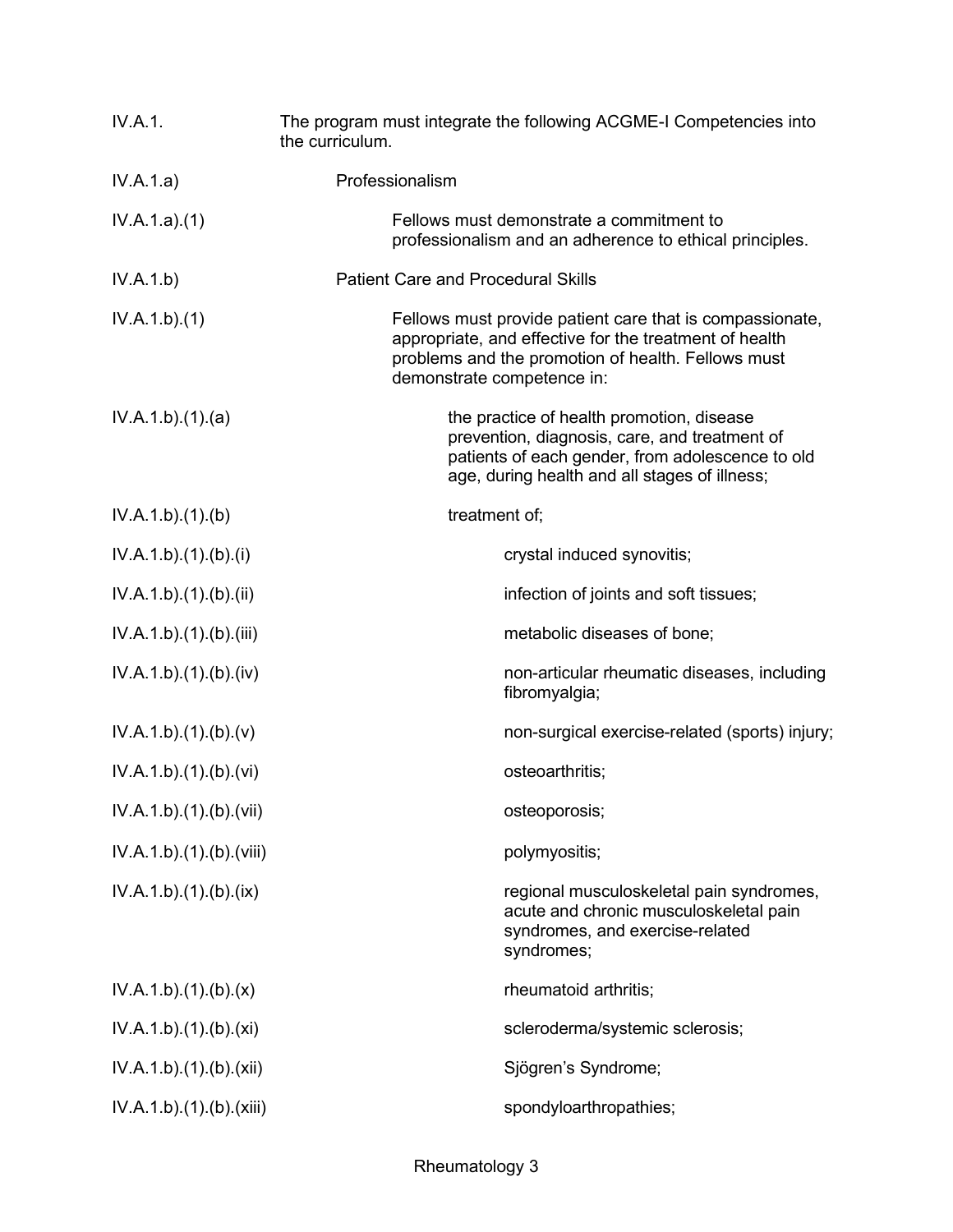| IV.A.1.b)(1)(b)(xiv)      | systemic diseases with rheumatic<br>manifestations;                                                                                                                                                                                                                                                  |
|---------------------------|------------------------------------------------------------------------------------------------------------------------------------------------------------------------------------------------------------------------------------------------------------------------------------------------------|
| IV.A.1.b)(1)(b)(xv)       | systemic lupus erythematosus; and,                                                                                                                                                                                                                                                                   |
| IV.A.1.b)(1)(b)(xvi)      | vasculitis.                                                                                                                                                                                                                                                                                          |
| IV.A.1.b)(1)(c)           | examination and interpretation of synovial fluid<br>under conventional and polarized light microscopy;                                                                                                                                                                                               |
| IV.A.1.b)(1)(d)           | interpretation of radiographs of normal and<br>diseased joints, bones, periarticular structures, and<br>prosthetic joints;                                                                                                                                                                           |
| IV.A.1.b)(1)(e)           | assessment and management of musculoskeletal<br>pain;                                                                                                                                                                                                                                                |
| IV.A.1.b)(1)(f)           | performance of arthrocentesis of peripheral joints<br>and periarticular/soft tissue injections, including<br>instruction and experience in performing these<br>procedures under ultrasound guidance; and,                                                                                            |
| IV.A.1.b)(1)(g)           | performance and interpretation of diagnostic<br>ultrasonography of painful musculoskeletal<br>structures commonly encountered in a<br>rheumatology clinic, including synovial joints,<br>periarticular soft tissues, tendons, and ligaments.                                                         |
| IV.A.1.c)                 | <b>Medical Knowledge</b>                                                                                                                                                                                                                                                                             |
| $IV.A.1.c.$ (1)           | Fellows must demonstrate knowledge of established and<br>evolving biomedical clinical, epidemiological, and social-<br>behavioral sciences, as well as the application of this<br>knowledge to patient care. Fellows must demonstrate<br>knowledge of:                                               |
| $IV.A.1.c$ . $(1).$ $(a)$ | the scientific method of problem solving and<br>evidence-based decision-making;                                                                                                                                                                                                                      |
| IV.A.1.c.1(1). (b)        | the indications, contraindications, and techniques<br>for, and limitations, complications, and interpretation<br>of results of those diagnostic and therapeutic<br>procedures integral to the discipline, including the<br>appropriate indications for and use of screening<br>tests and procedures; |
| $IV.A.1.c$ ). $(1).$ (c)  | the indications for and interpretation of:                                                                                                                                                                                                                                                           |
| IV.A.1.c).(1).(c).(i)     | arthroscopy;                                                                                                                                                                                                                                                                                         |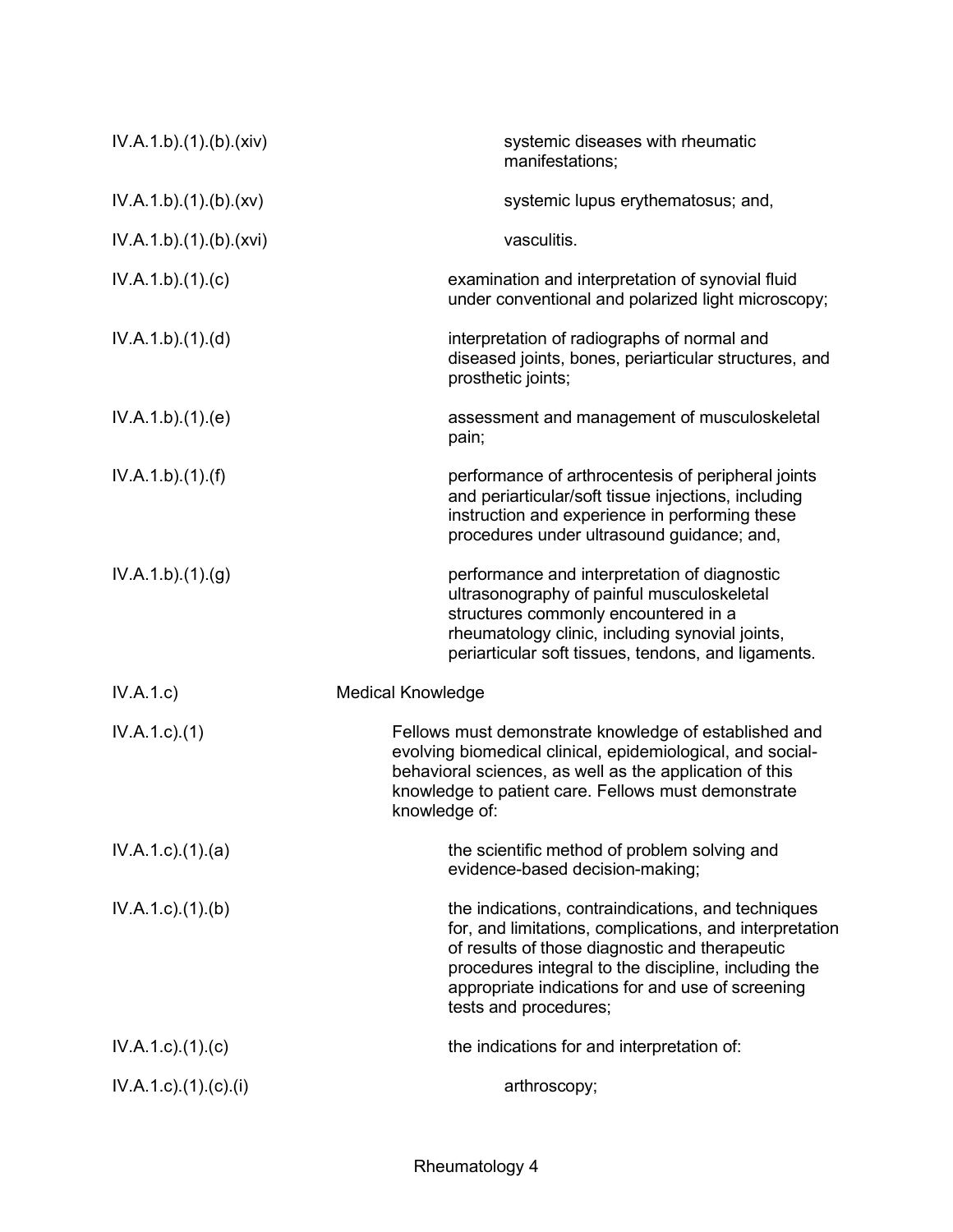| $IV.A.1.c$ ). $(1).$ (c). $(ii)$      | biopsy specimens, including histochemistry<br>and immunofluorescence of tissues relevant<br>to the diagnosis of rheumatic diseases;                                                                                                   |
|---------------------------------------|---------------------------------------------------------------------------------------------------------------------------------------------------------------------------------------------------------------------------------------|
| $IV.A.1.c$ . $(1).$ $(c).$ (iii)      | bone densitometry;                                                                                                                                                                                                                    |
| $IV.A.1.c$ . $(1). (c). (iv)$         | CT of lungs and paranasal sinuses for<br>patients with suspected or confirmed<br>rheumatic disorders;                                                                                                                                 |
| $IV.A.1.c$ ). $(1).$ (c). $(v)$       | electromyograms and nerve conduction<br>studies for patients with suspected or<br>confirmed rheumatic disorders;                                                                                                                      |
| $IV.A.1.c$ . $(1).$ $(c)$ . $(vi)$    | MRI of the central nervous system (brain<br>and spinal cord) for patients with suspected<br>or confirmed rheumatic disorders;                                                                                                         |
| $IV.A.1.c$ ). $(1)$ . $(c)$ . $(vii)$ | plain radiography, arthrography,<br>ultrasonography, radionuclide scans, CT,<br>and MRI of joints, bones, and periarticular<br>structures;                                                                                            |
| $IV.A.1.c$ . $(1).$ $(c)$ . $(viii)$  | arteriograms (conventional and MRI/<br>magnetic resonance angiogram (MRA)) for<br>patients with suspected or confirmed<br>vasculitis;                                                                                                 |
| $IV.A.1.c$ ). $(1).$ (c). $(ix)$      | Schirmer's test;                                                                                                                                                                                                                      |
| $IV.A.1.c$ . $(1). (c). (x)$          | parotid scans and salivary flow studies; and,                                                                                                                                                                                         |
| $IV.A.1.c$ ). $(1).$ (c). $(xi)$      | ultrasound scans of normal and painful<br>musculoskeletal structures commonly<br>encountered in a rheumatology clinic,<br>including synovial joints, periarticular soft<br>tissues, tendons, and ligaments.                           |
| $IV.A.1.c$ . $(1).$ $(d)$             | the anatomy, basic immunology, genetic basis, cell<br>biology, and metabolism pertaining to rheumatic<br>diseases, disorders of connective tissue, metabolic<br>disease of bone, osteoporosis, and musculoskeletal<br>pain syndromes; |
| $IV.A.1.c$ . $(1).$ (e)               | the pathogenesis, epidemiology, clinical expression,<br>treatments, and prognosis of the full range of<br>rheumatic and musculoskeletal diseases;                                                                                     |
| $IV.A.1.c$ ). $(1)$ . $(f)$           | the physical and biologic basis of the range of<br>diagnostic testing in rheumatology, and the clinical<br>test characteristics of these procedures;                                                                                  |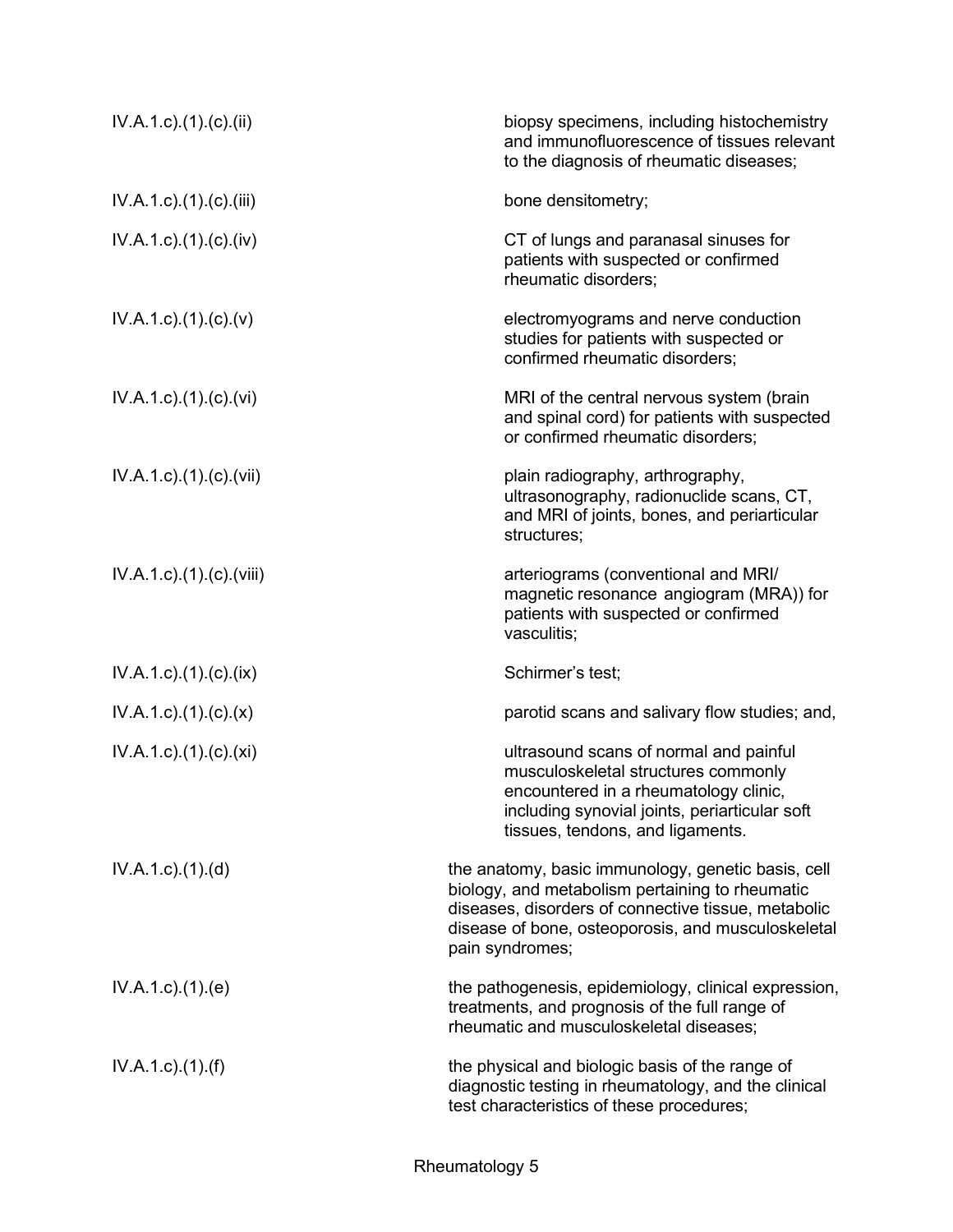| $IV.A.1.c.$ (1).(g)       | the pharmacokinetics, metabolism, adverse events,<br>interactions, and relative costs of drug therapies<br>used in the management of rheumatic disorders;                                                                                                                  |
|---------------------------|----------------------------------------------------------------------------------------------------------------------------------------------------------------------------------------------------------------------------------------------------------------------------|
| $IV.A.1.c$ . $(1).(h)$    | the aging influences on musculoskeletal function<br>and responses to prescribed therapies for rheumatic<br>diseases;                                                                                                                                                       |
| $IV.A.1.c$ ). $(1).$      | the essential components of quality experimental<br>design, clinical trial design, data analysis, and<br>interpretation of results, and the importance of<br>adherence to ethical standards of experimentation;                                                            |
| IV.A.1.c)(1)(j)           | the appropriate employment of principles of physical<br>medicine and rehabilitation in the care of patients<br>with rheumatic disorders; and,                                                                                                                              |
| $IV.A.1.c$ . $(1).$ $(k)$ | the indications for surgical and orthopaedic<br>consultation, including indications for arthroscopy<br>and joint replacement/arthroplasty.                                                                                                                                 |
| IV.A.1.d                  | Practice-based Learning and Improvement                                                                                                                                                                                                                                    |
| IV.A.1.d.(1)              | Fellows must demonstrate the ability to investigate and<br>evaluate their care of patients, to appraise and assimilate<br>scientific evidence, and to continuously improve patient<br>care based on constant self-evaluation and lifelong<br>learning.                     |
| IV.A.1.e)                 | Interpersonal and Communication Skills                                                                                                                                                                                                                                     |
| IV.A.1.e. (1)             | Fellows must demonstrate interpersonal and<br>communication skills that result in the effective exchange<br>of information and collaboration with patients, their<br>families, and health professionals.                                                                   |
| IV.A.1.f)                 | <b>Systems-based Practice</b>                                                                                                                                                                                                                                              |
| IV.A.1.f)(1)              | Fellows must demonstrate an awareness of and<br>responsiveness to the larger context and system of health<br>care, including the social determinates of health, as well as<br>the ability to call effectively on other resources in the<br>system to produce optimal care. |

# **IV.B. Regularly Scheduled Educational Activities**

See International Foundational Requirements, Section IV.B.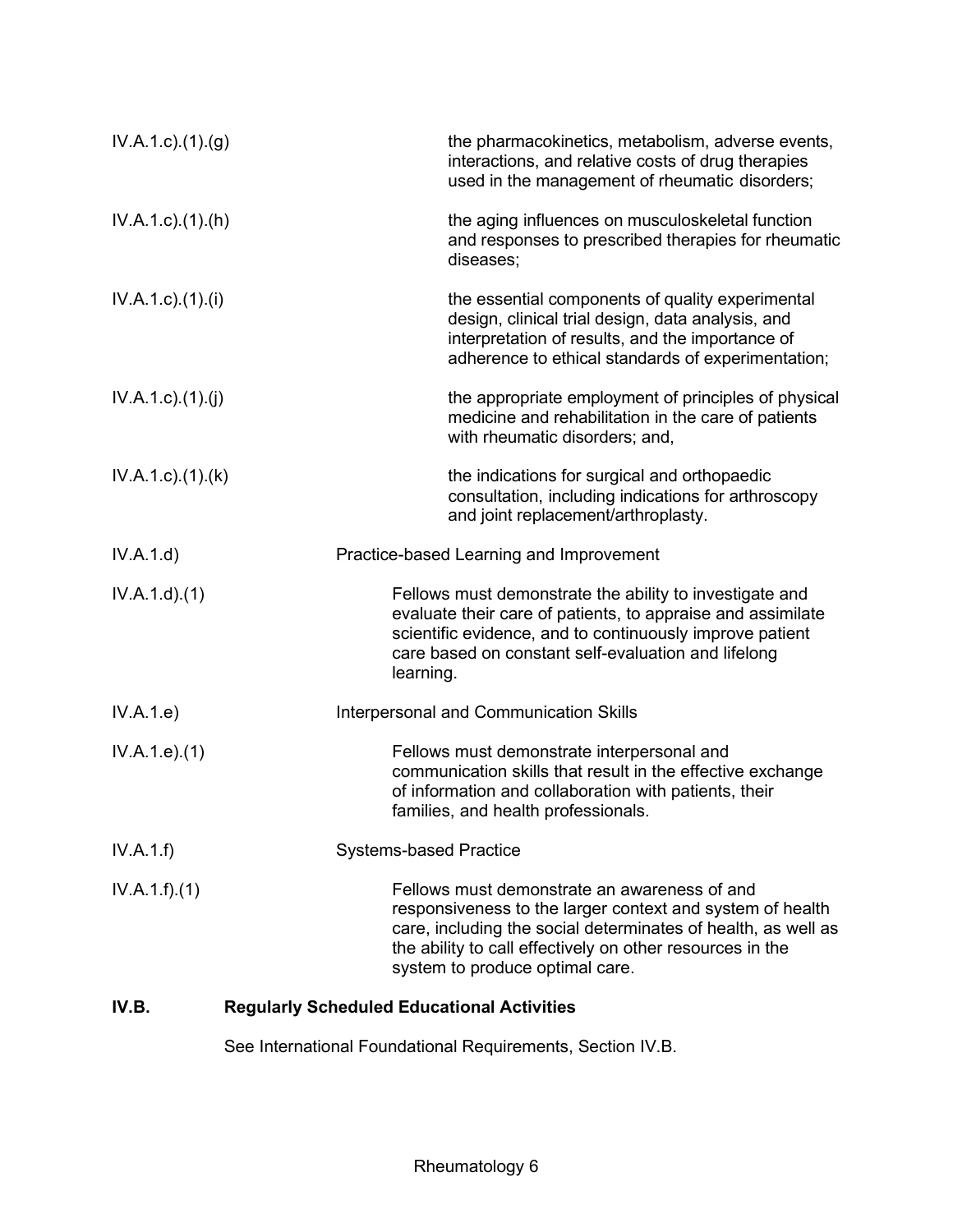| IV.C. | <b>Clinical Experiences</b> |
|-------|-----------------------------|
|-------|-----------------------------|

| IV.D.           | <b>Scholarly Activity</b>                                                                                                                                                           |
|-----------------|-------------------------------------------------------------------------------------------------------------------------------------------------------------------------------------|
| IV.C.6.         | Programs with the qualified faculty members and facilities should provide<br>education in pediatric rheumatic diseases.                                                             |
| IV.C.5.         | The program must include a minimum of two half-days of ambulatory care<br>per week, averaged throughout the educational program, including the<br>continuity ambulatory experience. |
| IV.C.4.d)       | The continuing patient care experience should not be interrupted<br>by more than one month, excluding a fellow's vacation.                                                          |
| IV.C.4.c)       | Continuity patients should not be limited to one disease type but<br>should expose fellows to a variety and multiples stages of<br>diseases.                                        |
| IV.C.4.b)(1)(a) | Each fellow should, on average, be responsible for<br>no more than eight to 12 patients during each half-<br>day ambulatory session.                                                |
| IV.C.4.b)(1)    | Each fellow should, on average, be responsible for four to<br>eight patients during each half-day session.                                                                          |
| IV.C.4.b)       | This experience should average one half-day each week,<br>averaged throughout the educational program.                                                                              |
| IV.C.4.a)       | This experience should include an appropriate distribution of<br>patients of each gender and a diversity of ages.                                                                   |
| IV.C.4.         | Fellows should have a structured continuity ambulatory clinic experience<br>that exposes them to the breadth and depth of rheumatology.                                             |
| IV.C.3.         | Fellows should participate in training using simulation.                                                                                                                            |
| IV.C.2.         | Fellows must have experience in the role of a rheumatology consultant in<br>both the inpatient and ambulatory settings.                                                             |
| IV.C.1.         | At least 12 months of education must be devoted to clinical experience.                                                                                                             |

See International Foundational Requirements, Section IV.D.

# **V. Evaluation**

See International Foundational Requirements, Section V.

# **VI. The Learning and Working Environment**